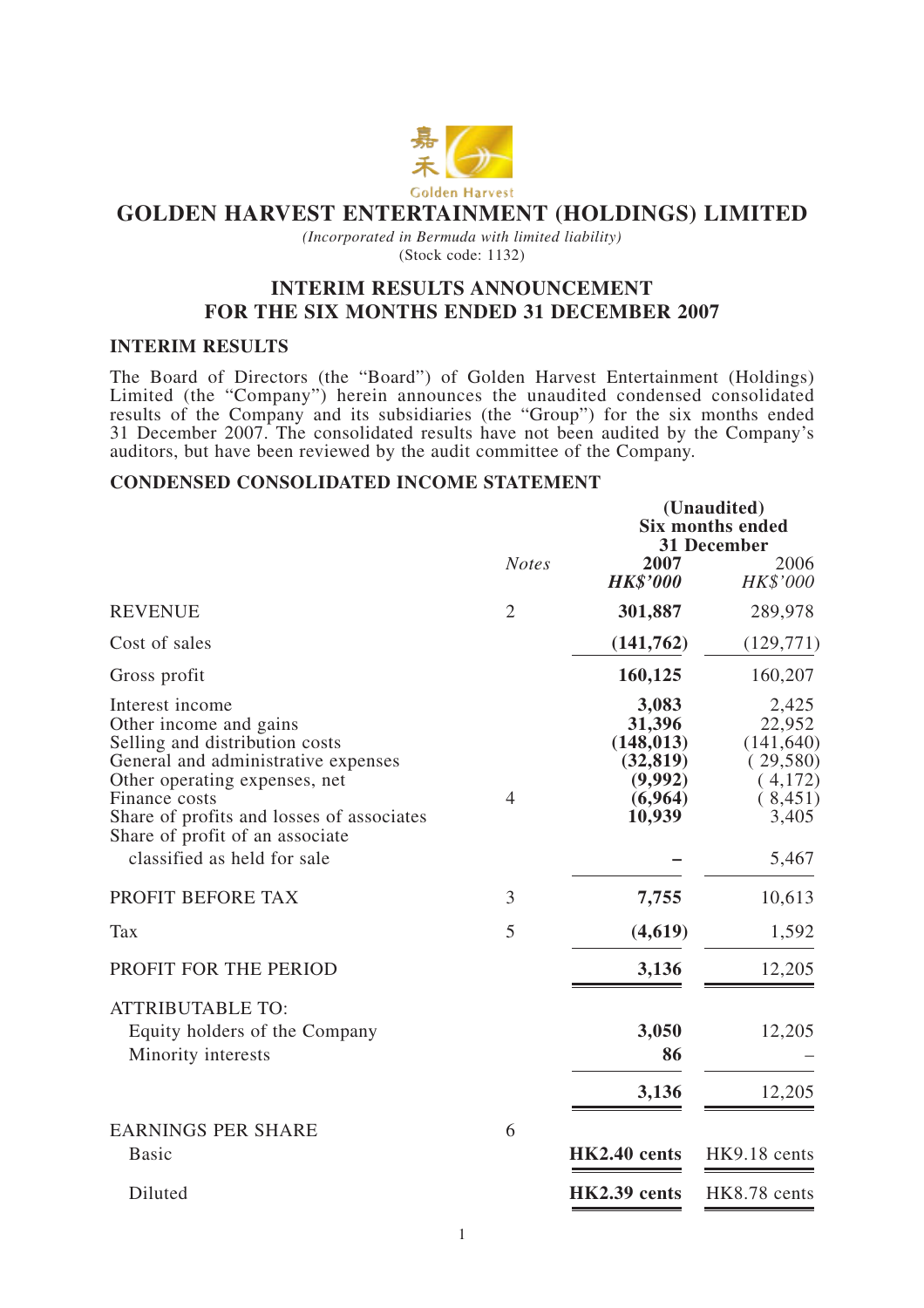# **CONDENSED CONSOLIDATED BALANCE SHEET**

|                                                                           |              | (Unaudited)      | (Audited)        |
|---------------------------------------------------------------------------|--------------|------------------|------------------|
|                                                                           |              | As at            | As at            |
|                                                                           |              | 31 December      | 30 June          |
|                                                                           | <b>Notes</b> | 2007             | 2007             |
|                                                                           |              | <b>HK\$'000</b>  | HK\$'000         |
| <b>NON-CURRENT ASSETS</b>                                                 |              |                  |                  |
| Property, plant and equipment                                             |              | 172,272          | 261,466          |
| Interests in associates                                                   |              | 191,891          | 169,369          |
| Due from jointly-controlled entities                                      |              | 15,603           | 26,069           |
| Prepaid land lease payments                                               |              | 713              | 723              |
| Prepaid rental                                                            |              | 8,053            | 8,704            |
| Club memberships                                                          |              | 3,590            | 3,590            |
| Rental and other deposits                                                 |              | 49,079           | 51,507           |
| Trademarks                                                                |              | 79,421           | 79,421           |
| Deferred tax assets<br>Pledged bank deposits                              |              | 3,745            | 1,503<br>2,049   |
|                                                                           |              |                  |                  |
| Total non-current assets                                                  |              | 524,367          | 604,401          |
| <b>CURRENT ASSETS</b>                                                     |              |                  |                  |
| Inventories                                                               |              | 776              | 708              |
| Film rights                                                               |              | 32,082           | 33,090           |
| Accounts receivable                                                       | 7            | 15,059           | 13,450           |
| Prepayments, deposits and other receivables                               |              | 60,407           | 42,674           |
| Due from jointly-controlled entities                                      |              | 40,453           | 14,787           |
| Pledged bank balances<br>Cash and cash equivalents                        |              | 1,644<br>166,711 | 2,141<br>219,162 |
|                                                                           |              |                  |                  |
|                                                                           |              | 317,132          | 326,012          |
| Assets of a jointly-controlled entity classified                          |              |                  |                  |
| as held for sale                                                          |              | 141,680          |                  |
| Total current assets                                                      |              | 458,812          | 326,012          |
| <b>CURRENT LIABILITIES</b>                                                |              |                  |                  |
| Accounts payable                                                          | 8            | 42,656           | 46,946           |
| Accrued liabilities and other payables                                    |              | 86,525           | 80,914           |
| Due to associates                                                         |              | 194              | 236              |
| Customer deposits                                                         |              | 4,017            | 5,622            |
| Convertible notes                                                         |              | 122,608          | 20,262           |
| Interest-bearing bank loans                                               |              | 14,600           | 25,311           |
| Current portion of finance lease payables                                 |              | 368              | 353              |
| Loans from joint venture partners                                         |              | 12,858           | 14,787           |
| Provision for employee benefits                                           |              | 2,452            | 2,079            |
| Tax payable                                                               |              | 3,500            | 3,788            |
|                                                                           |              | 289,778          | 200,298          |
| Liabilities of a jointly-controlled entity classified<br>as held for sale |              | 107,108          |                  |
| Total current liabilities                                                 |              | 396,886          | 200,298          |
|                                                                           |              |                  |                  |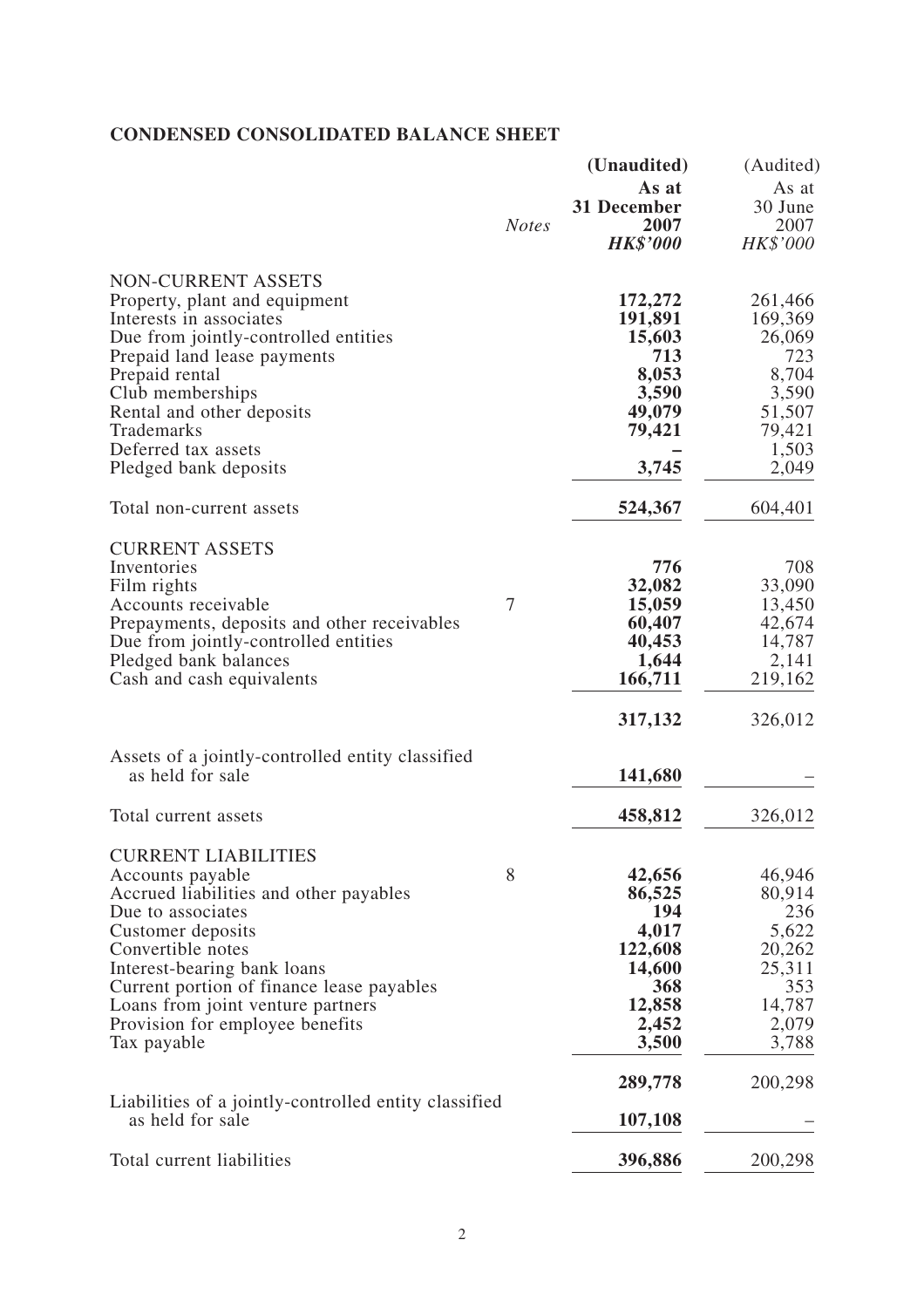|                                                                |              | (Unaudited)     | (Audited) |
|----------------------------------------------------------------|--------------|-----------------|-----------|
|                                                                |              | As at           | As at     |
|                                                                |              | 31 December     | 30 June   |
|                                                                | <b>Notes</b> | 2007            | 2007      |
|                                                                |              | <b>HK\$'000</b> | HK\$'000  |
| NET CURRENT ASSETS                                             |              | 61,926          | 125,714   |
| TOTAL ASSETS LESS CURRENT                                      |              |                 |           |
| <b>LIABILITIES</b>                                             |              | 586,293         | 730,115   |
| <b>NON-CURRENT LIABILITIES</b>                                 |              |                 |           |
| Convertible notes                                              |              |                 | 100,590   |
| Interest-bearing bank loans                                    |              | 14,040          | 48,686    |
| Non-current portion of finance lease payables                  |              | 611             | 799       |
| Loans from joint venture partners                              |              | 15,552          | 26,069    |
| Loan from minority shareholder                                 |              | 643             |           |
| Deposits received                                              |              | 3,651           | 3,700     |
| Provision for long service payments                            |              | 4,289           | 4,257     |
| Deferred tax liabilities                                       |              | 1,417           | 7,999     |
| Total non-current liabilities                                  |              | 40,203          | 192,100   |
| Net assets                                                     |              | 546,090         | 538,015   |
| <b>EQUITY</b>                                                  |              |                 |           |
| <b>Equity attributable to equity holders</b><br>of the Company |              |                 |           |
| Issued share capital                                           |              | 126,944         | 128,357   |
| Equity component of convertible notes                          |              | 880             | 880       |
| Reserves                                                       |              | 413,392         | 408,223   |
| Exchange fluctuation reserve recognised directly               |              |                 |           |
| in equity relating to a jointly-controlled entity              |              |                 |           |
| classified as held for sale                                    |              | 3,779           |           |
|                                                                |              | 544,995         | 537,460   |
| <b>Minority interests</b>                                      |              | 1,095           | 555       |
| Total equity                                                   |              | 546,090         | 538,015   |
|                                                                |              |                 |           |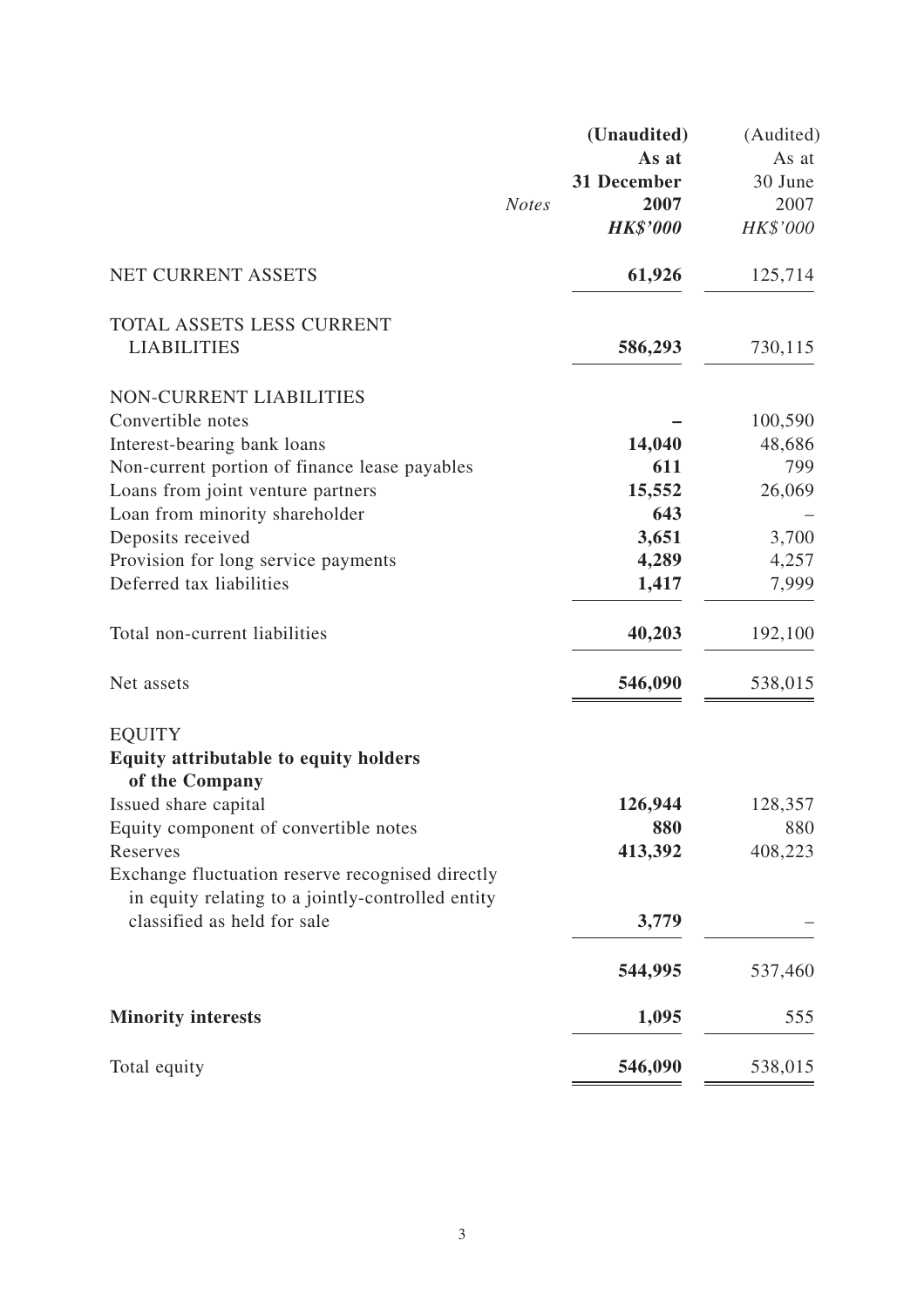### **NOTES TO CONDENSED CONSOLIDATED FINANCIAL STATEMENTS**

# **1. SIGNIFICANT ACCOUNTING POLICIES**

### **Basis of preparation**

The condensed consolidated interim financial statements are prepared in accordance with Hong Kong Accounting Standard ("HKAS") 34 "Interim Financial Reporting". The accounting policies and basis of preparation adopted in the preparation of the interim financial statements are the same as those used in the audited financial statements for the year ended 30 June 2007, except in relation to the following new and revised Hong Kong Financial Reporting Standards ("HKFRSs", which include all HKFRSs, HKASs and Interpretations) that affect the Group and are effective for the accounting period beginning on 1 July 2007:

| <b>HKAS 1 Amendment</b> | Capital Disclosures                            |
|-------------------------|------------------------------------------------|
| <b>HKFRS 7</b>          | Financial Instruments: Disclosures             |
| $HK(IFRIC)$ -Int 10     | Interim Financial Reporting and Impairment     |
| $HK(IFRIC)$ -Int 11     | HKFRS2 – Group and Treasury Share Transactions |

The adoption of the above revised HKFRSs has had no material impact on the accounting policies of the Group and the methods of computation in the Group's condensed consolidated interim financial statements.

The Group has not applied the following new and revised HKFRSs, that have been issued but are not yet effective, in these financial statements.

| HKAS 23 (Revised) | Borrowing Cost <sup>1</sup>                     |
|-------------------|-------------------------------------------------|
| <b>HKFRS 8</b>    | Operating Segments <sup>1</sup>                 |
| HK(IFRIC)-Int 12  | Service Concession Arrangements <sup>2</sup>    |
| HK(IFRIC)-Int 13  | Customer Loyalty Programmes <sup>2</sup>        |
| HK(IFRIC)-Int 14  | HKAS 19 – The Limit on a Defined Benefit Asset, |
|                   | Minimum Funding Requirements and                |
|                   | their Interaction <sup>2</sup>                  |

<sup>1.</sup> Effective for accounting period beginning on 1 July 2009

<sup>2.</sup> Effective for accounting period beginning on 1 July 2008

The Group is in the process of making an assessment of the impact of these new and revised HKFRSs upon initial application. So far, it has concluded that while the adoption of HKFRS 8 may result in new or amended disclosures, these new and revised HKFRSs are unlikely to have a significant impact on the Group's results of operations and financial position in the period of initial application.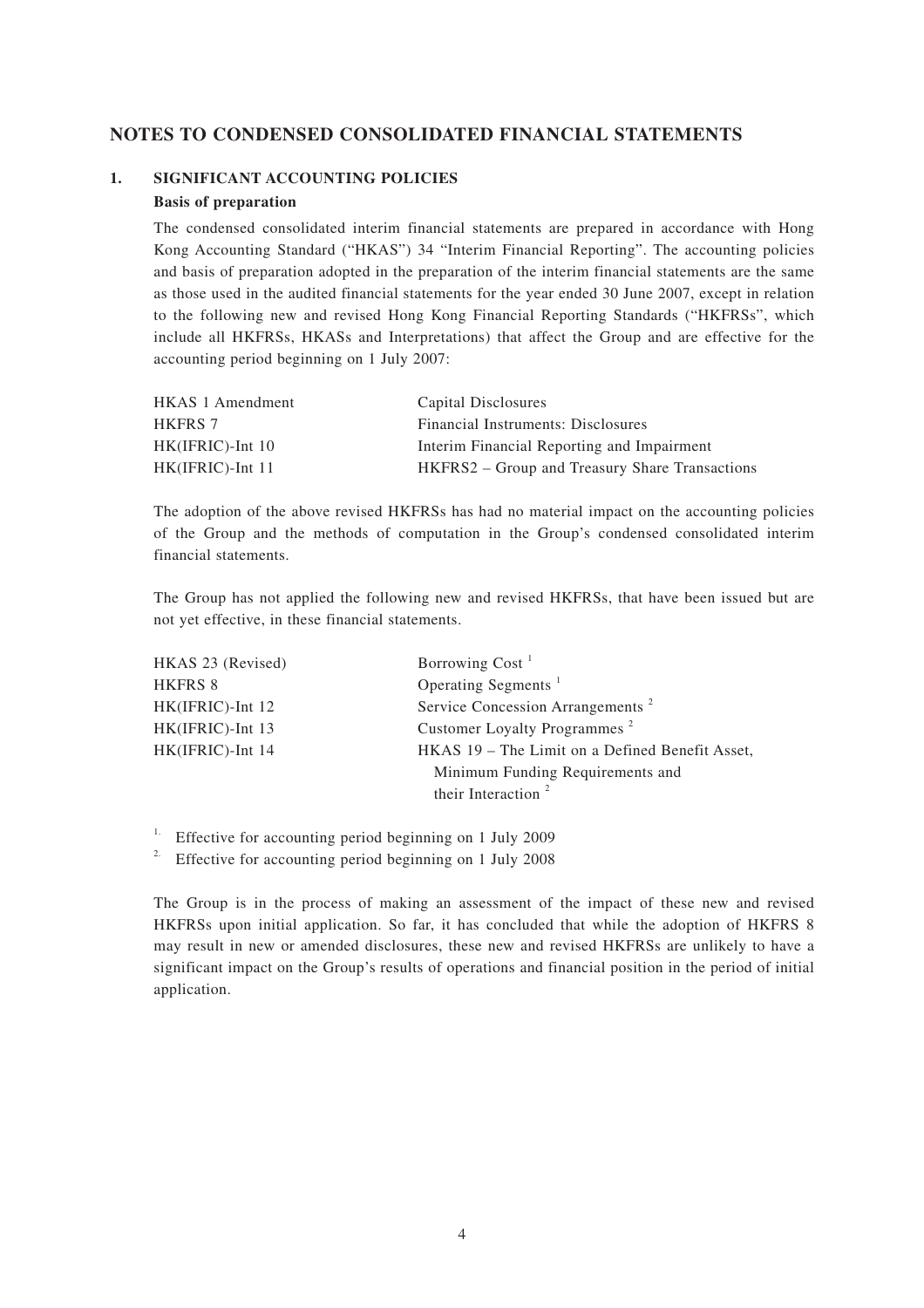### **2. REVENUE AND SEGMENT INFORMATION**

#### **(a) Business segments**

The following table presents revenue and results for the Group's business segments.

**(Unaudited) Six months ended 31 December Film and video distribution Film exhibition Others Eliminations Consolidated 2007** 2006 **2007** 2006 **2007** 2006 **2007** 2006 **2007** 2006 *HK\$'000 HK\$'000 HK\$'000 HK\$'000 HK\$'000 HK\$'000 HK\$'000 HK\$'000 HK\$'000 HK\$'000* Segment revenue: Sales to external customers **32,364** 39,455 **264,537** 240,659 **4,986** 9,864 **–** – **301,887** 289,978 Inter-segment sales **2,497** 3,973 **–** – **544** 894 **(3,041)** (4,867) **–** – Other revenue **600** 532 **17,574** 16,756 **150** 186 **(196)** ( 445) **18,128** 17,029 Total **35,461** 43,960 **282,111** 257,415 **5,680** 10,944 **(3,237)** (5,312) **320,015** 307,007 Segment results **(8,856)** 6,487 **(974)** ( 6,377) **(596)** 1,734 **–** – **(10,426)** 1,844 Interest income and unallocated gains **16,351** 8,348 Unallocated expenses **(2,145)** – Finance costs **(6,964)** ( 8,451) Share of profits and losses of associates **3,897** 1,347 **7,042** 2,058 **–** – **–** – **10,939** 3,405 Share of profit of an associate classified as held for sale **–** 479 **–** 4,988 **–** – **–** – **–** 5,467 Profit before tax **7,755** 10,613 Tax **(4,619)** 1,592 Profit for the period **3,136** 12,205

5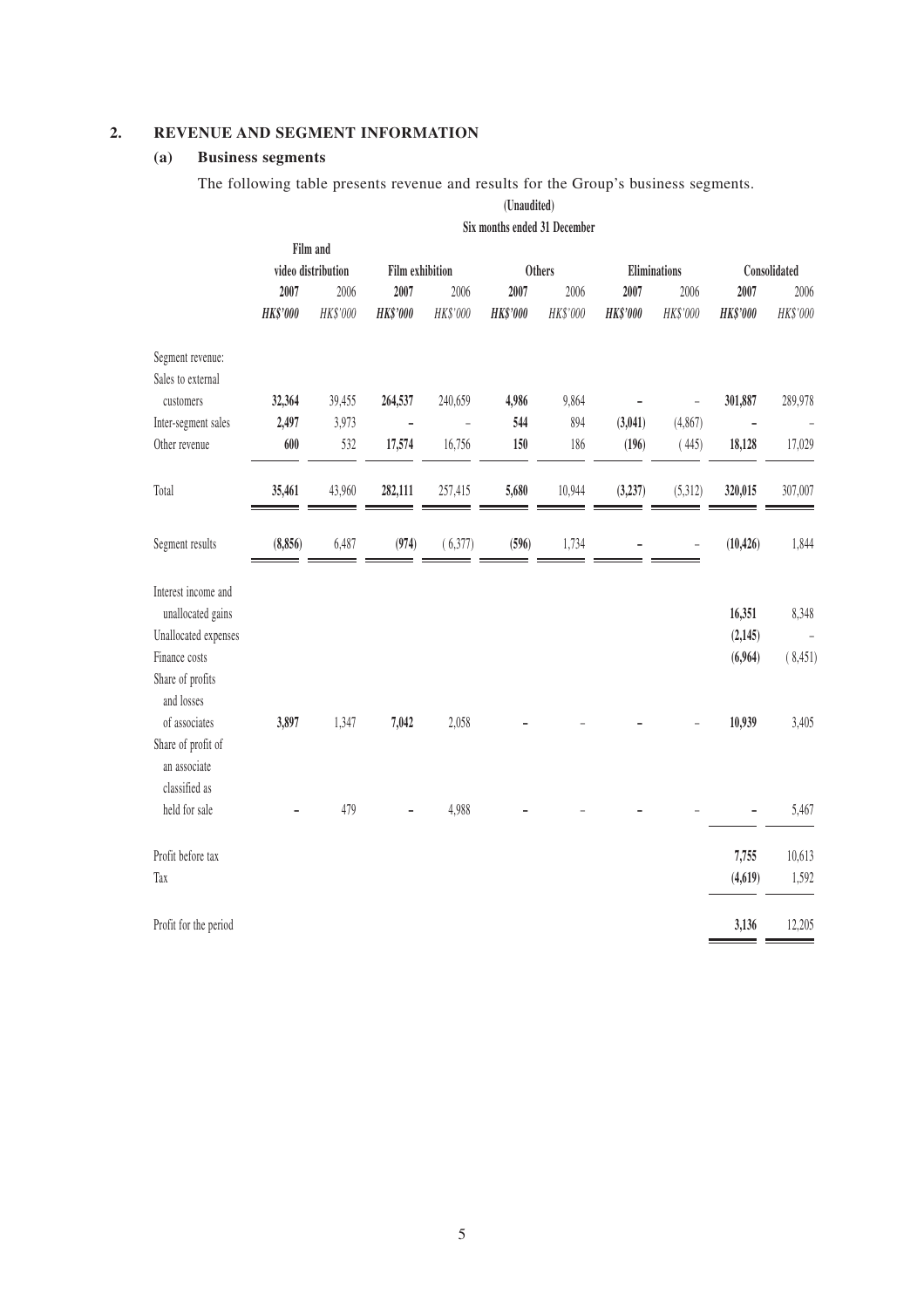### **(b) Geographical segments**

The following table presents revenue for the Group's geographical segments.

|                   |                  |          |                 |                       |                 |          | (Unaudited)                  |          |                 |                   |                 |          |                 |              |
|-------------------|------------------|----------|-----------------|-----------------------|-----------------|----------|------------------------------|----------|-----------------|-------------------|-----------------|----------|-----------------|--------------|
|                   |                  |          |                 |                       |                 |          | Six months ended 31 December |          |                 |                   |                 |          |                 |              |
|                   | <b>Hong Kong</b> |          |                 | <b>Mainland China</b> |                 | Taiwan   |                              | Malaysia |                 | Elsewhere in Asia | <b>Others</b>   |          |                 | Consolidated |
|                   | 2007             | 2006     | 2007            | 2006                  | 2007            | 2006     | 2007                         | 2006     | 2007            | 2006              | 2007            | 2006     | 2007            | 2006         |
|                   | <b>HK\$'000</b>  | HK\$'000 | <b>HK\$'000</b> | HK\$'000              | <b>HK\$'000</b> | HK\$'000 | <b>HK\$'000</b>              | HK\$'000 | <b>HK\$'000</b> | HK\$'000          | <b>HK\$'000</b> | HK\$'000 | <b>HK\$'000</b> | HK\$'000     |
| Segment revenue:  |                  |          |                 |                       |                 |          |                              |          |                 |                   |                 |          |                 |              |
| Sales to external |                  |          |                 |                       |                 |          |                              |          |                 |                   |                 |          |                 |              |
| customers         | 106,763          | 100,498  | 34,126          | 29,158                | 104,571         | 114,243  | 54,731                       | 43,486   | 1,334           | 2,364             | 362             | 229      | 301,887         | 289,978      |

#### **3. PROFIT BEFORE TAX**

The Group's profit before tax is arrived at after charging:

|                                                              | (Unaudited)<br>Six months ended<br>31 December |          |  |
|--------------------------------------------------------------|------------------------------------------------|----------|--|
|                                                              | 2007<br>2006                                   |          |  |
|                                                              | <b>HK\$'000</b>                                | HK\$'000 |  |
| Cost of inventories sold                                     | 2,017                                          | 4,872    |  |
| Cost of services provided                                    | 129,413                                        | 119,448  |  |
| Amortisation of film rights                                  | 10,332                                         | 5,451    |  |
| Depreciation and amortisation of prepaid land lease payments | 20,778                                         | 20,568   |  |
| Loss on disposal of items of property, plant and equipment   | 5,655                                          | 141      |  |

### **4. FINANCE COSTS**

|                                               | (Unaudited)      |          |
|-----------------------------------------------|------------------|----------|
|                                               | Six months ended |          |
|                                               | 31 December      |          |
|                                               | 2007             | 2006     |
|                                               | <b>HK\$'000</b>  | HK\$'000 |
| Interest and finance cost on bank loans       |                  |          |
| wholly repayable within five years            | 2,245            | 3,963    |
| Interest on convertible notes                 | 4,176            | 3,104    |
| Interest on loans from joint venture partners | 499              | 1,181    |
| Interest on finance leases                    | 44               | 58       |
| Interest on accounts payable                  |                  | 145      |
|                                               | 6.964            | 8,451    |

 $\equiv$ 

 $\equiv$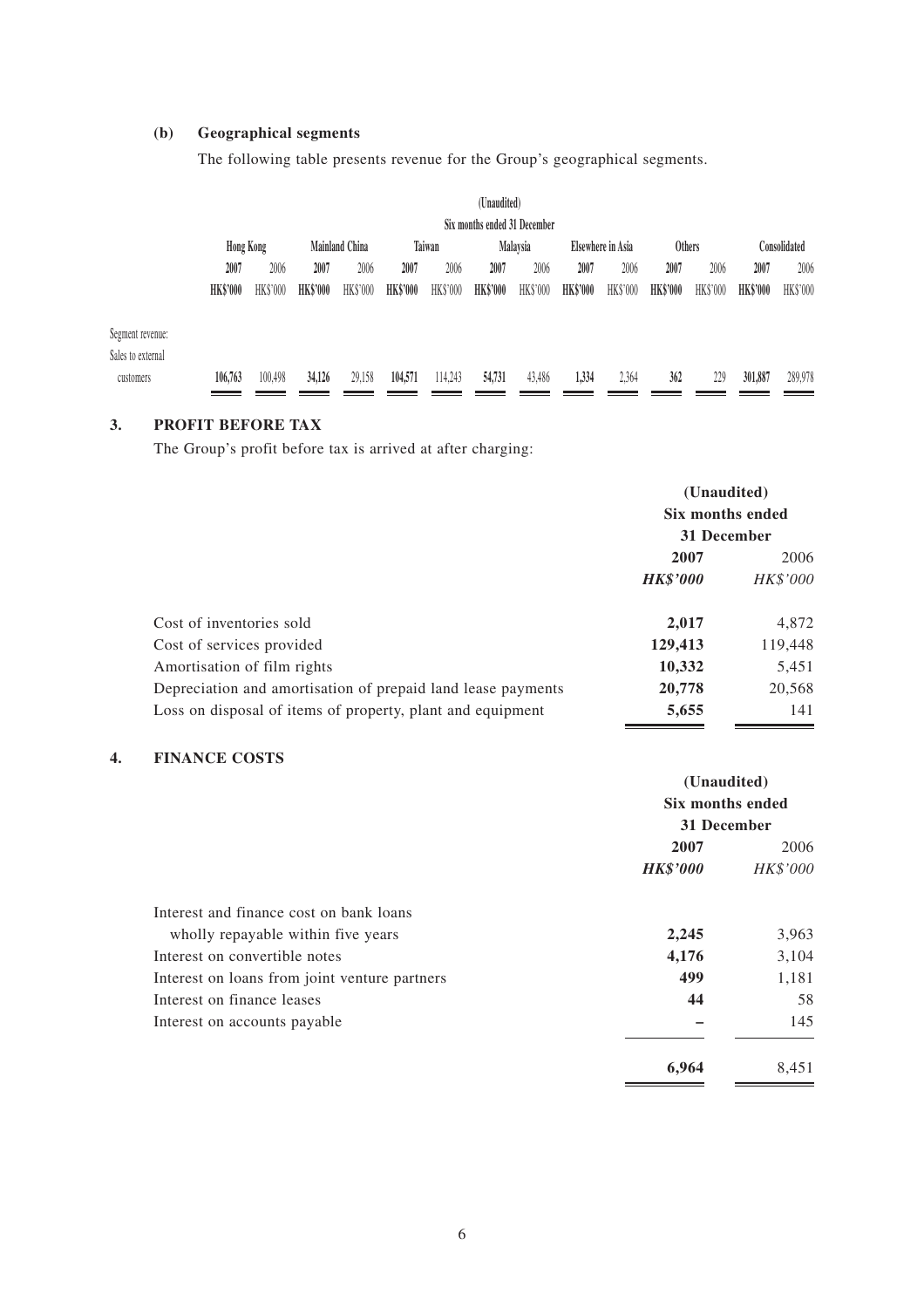#### **5. TAX**

Hong Kong profits tax has been provided at the rate of 17.5% (2006: 17.5%) on the estimated assessable profits arising in Hong Kong during the period. Taxes on profits assessable outside Hong Kong have been calculated at the rates of tax prevailing in the countries in which the Group operates, based on country legislation, interpretations and practices in respect thereof.

|                                    | (Unaudited)      |          |  |
|------------------------------------|------------------|----------|--|
|                                    | Six months ended |          |  |
|                                    | 31 December      |          |  |
|                                    | 2007             | 2006     |  |
|                                    | <b>HK\$'000</b>  | HK\$'000 |  |
| Group:                             |                  |          |  |
| Hong Kong                          |                  |          |  |
| Elsewhere                          | 562              | 748      |  |
|                                    | 562              | 748      |  |
| Jointly-controlled entities:       |                  |          |  |
| Current                            | 1,699            | 1,982    |  |
| Deferred                           | 2,358            | (4,322)  |  |
|                                    | 4,057            | (2,340)  |  |
| Tax charge/(credit) for the period | 4,619            | (1, 592) |  |

Share of tax attributable to associates and an associate classified as held for sale amounting to HK\$2,426,000 (2006: HK\$2,567,000) and nil (2006: HK\$2,155,000), respectively, are included in "Share of profits and losses of associates" and "Share of profit of an associate classified as held for sale" on the face of the condensed consolidated income statement.

#### **6. EARNINGS PER SHARE**

#### **(a) Basic earnings per share**

The calculation of basic earnings per share amounts is based on the profit for the period attributable to ordinary equity holders of the Company, and the weighted average number of ordinary shares in issue during the period.

#### **(b) Diluted earnings per share**

The calculation of diluted earnings per share amounts is based on the profit for the period attributable to ordinary equity holders of the Company. The weighted average number of ordinary shares used in the calculation is the number of ordinary shares in issue during the period, as used in the basic earnings per share calculation, and the weighted average number of ordinary shares assumed to have been issued at no consideration on the deemed conversion of all dilutive potential ordinary shares into ordinary shares.

The convertible notes had no diluting effect on the basic earnings per share for the current period as the convertible notes outstanding during the period had an anti-dilutive effect.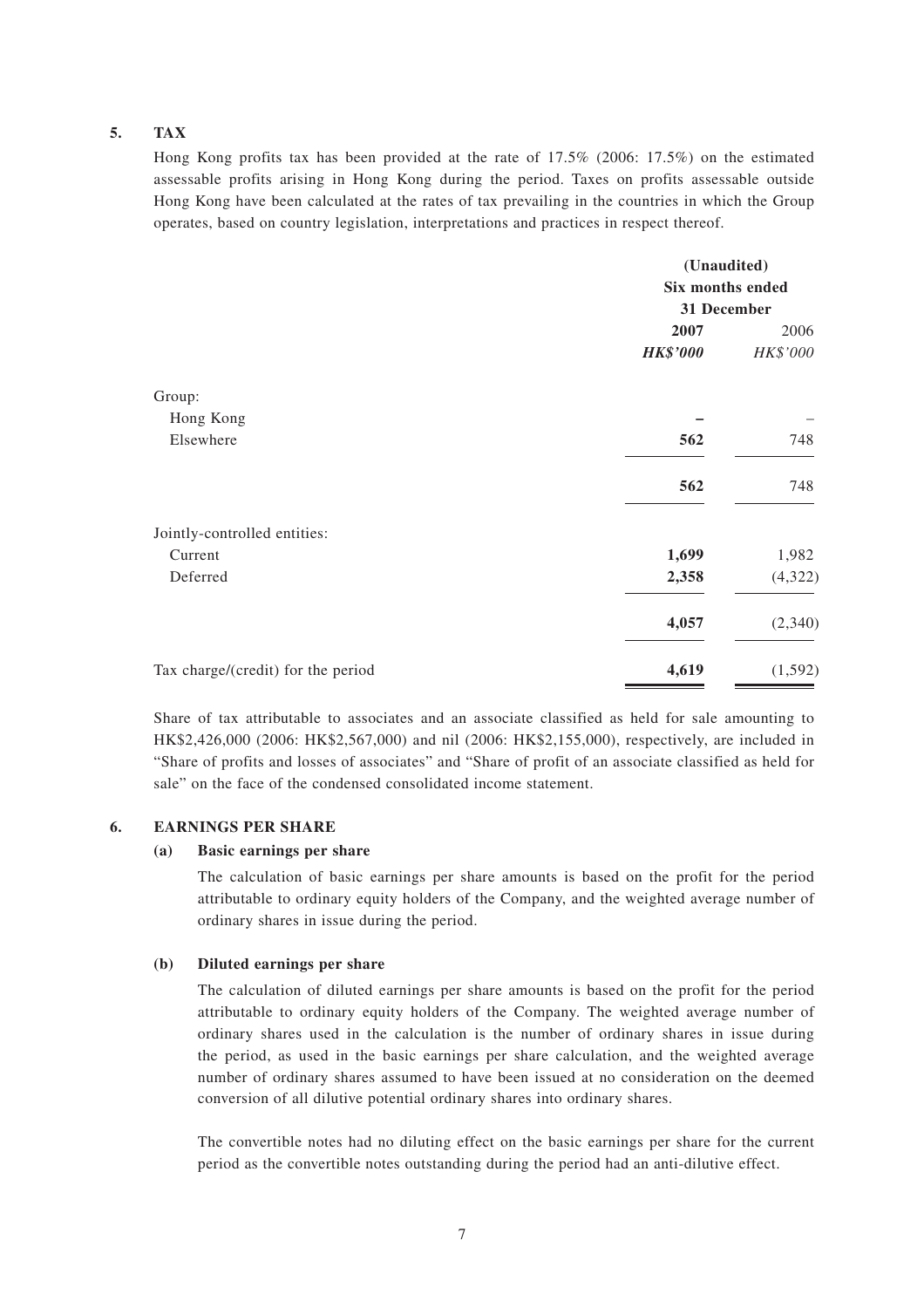The comparative earnings per share has been adjusted to reflect the consolidation of shares on 9 May 2007 (the "Consolidation of Shares"). The issued and unissued ordinary shares of HK\$0.1 each of the Company were consolidated on the basis of every ten shares into one share of HK\$1.0 each.

The calculations of basic and diluted earnings per share are based on:

| Number of shares |
|------------------|
| 128,356,537      |
| (1,205,918)      |
| 9,239            |
|                  |
| 127, 159, 858    |
|                  |
| 581,697          |
| 127, 741, 555    |
|                  |

#### **7. ACCOUNTS RECEIVABLE**

The Group usually grants credit periods ranging from one to three months. Each customer has a credit limit and overdue balances are regularly reviewed by management. In view of the aforementioned and the fact that the Group's accounts receivable relate to a large number of diversified customers, the concentration of credit risk is not considered significant. Accounts receivable are non-interest-bearing. The carrying amounts of the accounts receivable approximate their fair values. An aged analysis of the accounts receivable, net of impairment allowances, is as follows:

|                     | (Unaudited)     | (Audited) |
|---------------------|-----------------|-----------|
|                     | As at           | As at     |
|                     | 31 December     | 30 June   |
|                     | 2007            | 2007      |
|                     | <b>HK\$'000</b> | HK\$'000  |
| Current to 3 months | 11,598          | 12,325    |
| 4 to 6 months       | 2,377           | 1,125     |
| 7 to 12 months      | 1,084           |           |
|                     | 15,059          | 13,450    |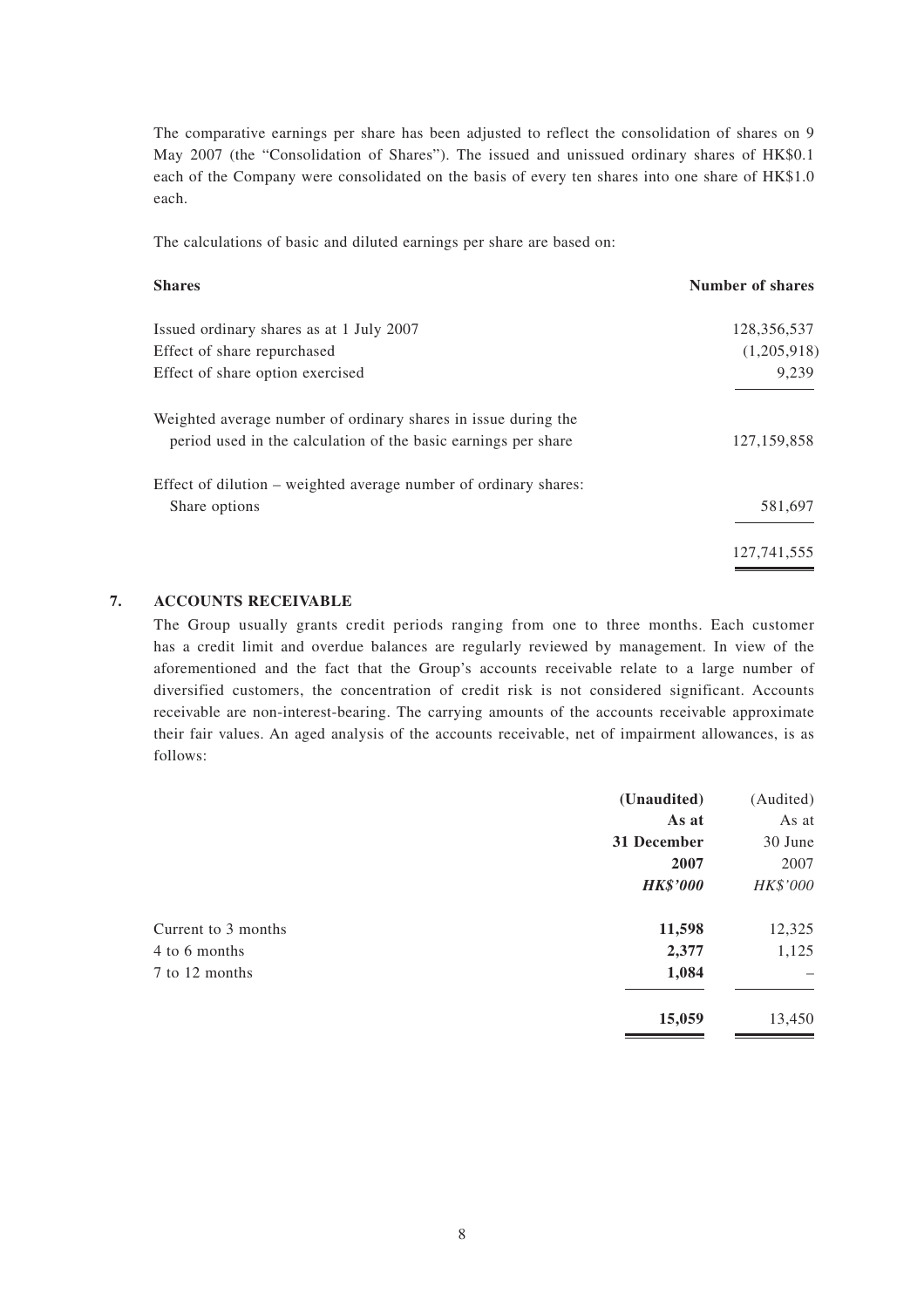#### **8. ACCOUNTS PAYABLE**

The age analysis of the accounts payable is as follows:

|                     | (Unaudited)     | (Audited) |
|---------------------|-----------------|-----------|
|                     | As at           | As at     |
|                     | 31 December     | 30 June   |
|                     | 2007            | 2007      |
|                     | <b>HK\$'000</b> | HK\$'000  |
| Current to 3 months | 36,679          | 42,534    |
| 4 to 6 months       | 2,331           | 500       |
| 7 to 12 months      | 217             | 109       |
| Over 1 year         | 3,429           | 3,803     |
|                     | 42,656          | 46,946    |

### **INTERIM DIVIDEND**

The Board does not recommend the payment of any interim dividend for the six months ended 31 December 2007 (2006: nil).

### **MANAGEMENT DISCUSSION AND ANALYSIS**

### **Review of Operations**

The Group reported a profit of HK\$3 million for the period under review, as compared to the last year's profit of HK\$12 million which included the recognition of tax credit of over HK\$4 million in our jointly-controlled entity Vie Show Cinemas Co. Ltd. ("Vie Show") relating to its cumulated tax losses.

Exhibition businesses of the Group have been growing steadily – strong contributions were made by our Singapore and Taiwan operations due to growth in box-office receipts locally. However, the Group's overall profit was affected by the weaker results from the film distribution activities and the disposal of a Malaysian joint venture last year.

In February 2008, the Group entered into an agreement to sell its entire interest in TGV Cinemas Sdn Bhd ("TGV"), our remaining cinema circuit in Malaysia, to Tanjong Entertainment Sdn Bhd who is the other shareholder of TGV, at a total consideration of approximately HK\$122 million (including repayment of amount due to the Group by TGV). A gain of approximately HK\$60 million is expected to be recorded in the  $2<sup>nd</sup>$  half of this fiscal year.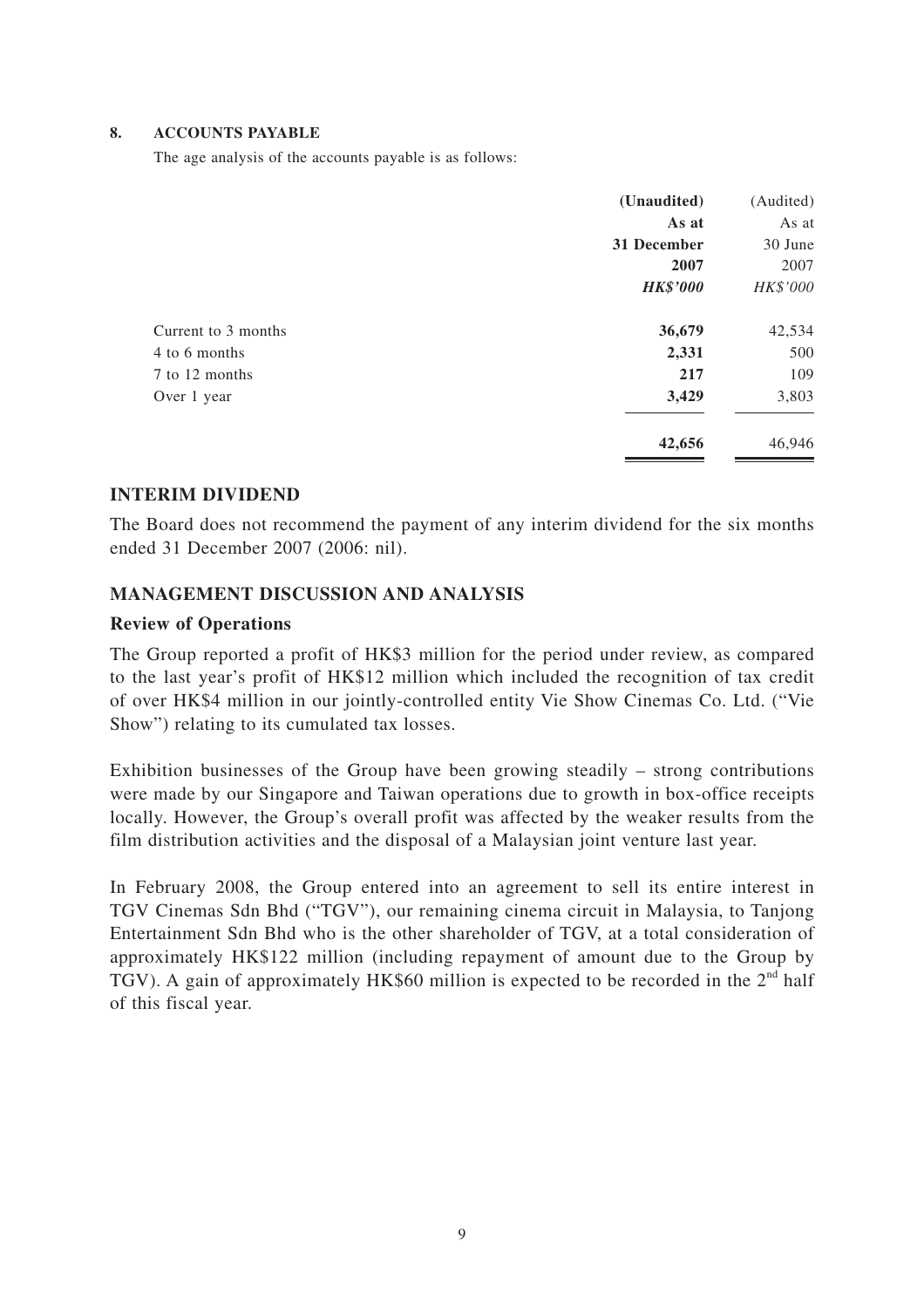### **Film Exhibition**

As at 31 December 2007, the Group operated 34 cinemas with 272 screens across the Asian region. In order to redeploy our capital resources in better return markets such as mainland China, the Group has decided to disinvest the remaining cinema circuit in Malaysia in February 2008 and the transaction will be completed in the  $2<sup>nd</sup>$  half of this fiscal year. After the disposal, the Group will operate 23 cinemas with 187 screens in Hong Kong, mainland China, Taiwan and Singapore.

In Hong Kong, our cinemas have achieved encouraging result for the period. Theatre takings increased by HK\$13 million or 22% from same period last year. Apart from strong Hollywood line-up this summer, the Group also took the opportunity of improved economic conditions to raise the ticket price and occupancy rate by launching new pricing scheme and cinema oriented film programming strategy.

In mainland China, the market continues to grow rapidly with number of new cinemas opened in the past two years. The Group's 7-screen cinema located at MIXC Mall, City Crossing has approximately 30% market share in Shenzhen and continued to rank  $2<sup>nd</sup>$  highest box-office cinema in China. Admissions of the cinema grew by 3% and it grossed RMB24 million theatre takings for the period. The Group has extended its digital screen advertising business to other Shenzhen cinemas, and earned a satisfactory return from this investment.

In Taiwan, the market box office grew by 9% from the corresponding period last year. While the admissions of Vie Show increased by 3% during the period, the Group shared a pre-tax profit of HK\$12 million from Vie Show, as compared to HK\$7 million last year. The improved result was also partly attributable to tie-in promotion with credit card company. During the period, Vie Show acquired 50% equity interest in a 4-screen cinema so as to strengthen our presence in Taipei. On the other hand, one of the two cinemas in Hsinchu was closed down due to the closure of shopping mall, HK\$2 million (our share) was written off for the fixed assets.

In Singapore, since the opening of the 15-screens flagship cinema GV Vivocity in October 2006, performance of Golden Village Multiplex Pte Ltd ("GVM") has shown significant improvement. Theatre takings of GVM for the period increased by 18% to S\$32 million. The Group shared a pre-tax profit of HK\$12 million for the period under review, more than a double of same period last year. In January 2008, the Group reached a settlement agreement with the joint venture partner Village Roadshow ("VR") to end the legal disputes. According to the settlement agreement, the Group will jointly manage GVM's key operational and financial matters with VR, and thereafter, GVM becomes a jointly-controlled entity of the Group.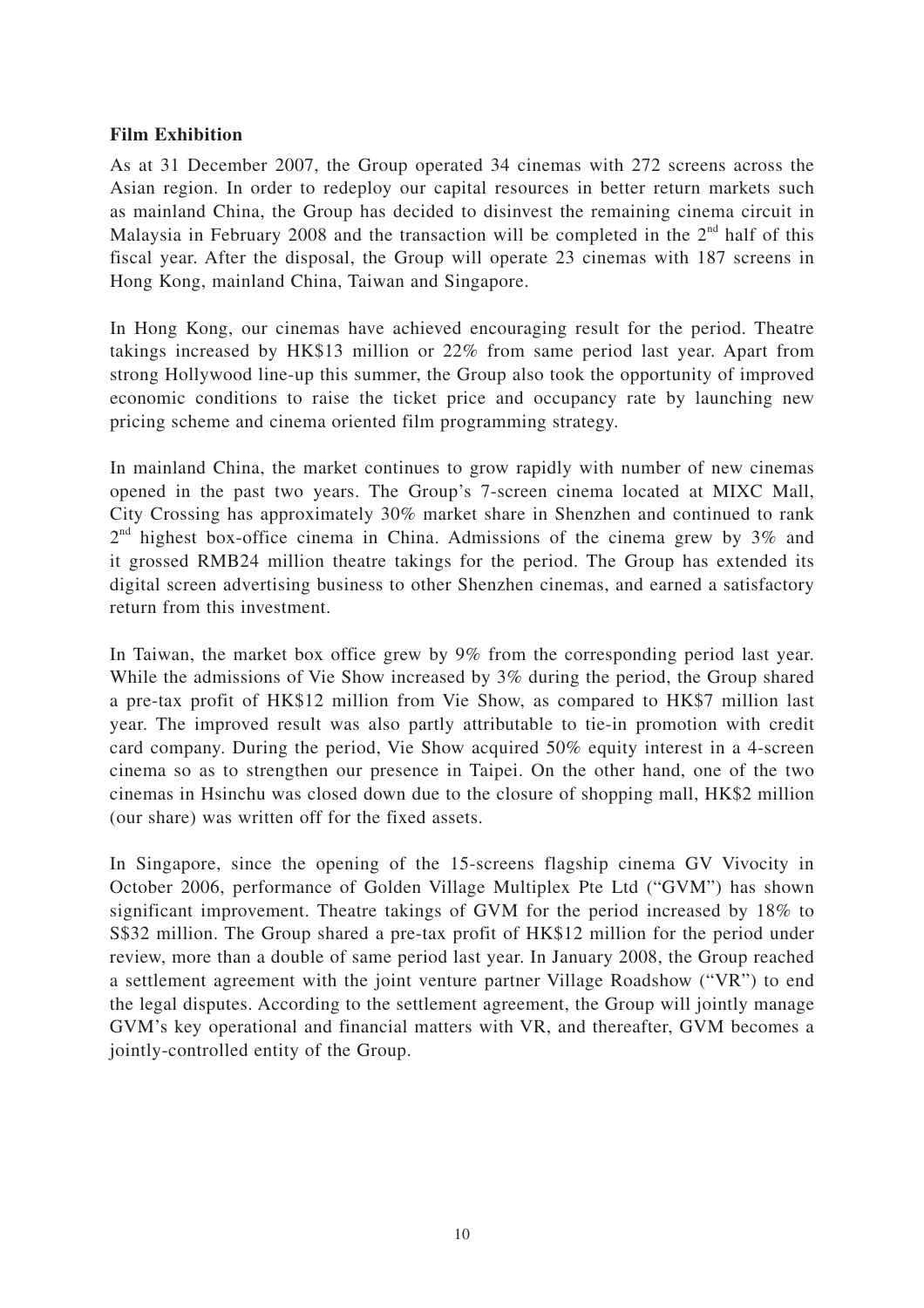In Malaysia, TGV opened 3 new cinemas with 20 screens in year 2007. However, the contribution from TGV dropped to zero from last year's HK\$3 million due to write off of fixed assets in a renovated cinema. In view of increasing competition of the market and in order to further release the Group from capital commitment in the territory, the Group entered into an agreement to dispose of this remaining cinema circuit in Malaysia in February 2008 at a total consideration of approximately HK\$122 million (including repayment of amount due to the Group by TGV). A gain of approximately HK\$60 million is expected to be recorded in the  $2<sup>nd</sup>$  half of this fiscal year.

### **Film Distribution**

In Hong Kong, the film market improved in the  $2<sup>nd</sup>$  half of 2007 and total box office takings increased by 14% to HK\$552 million. Driven by several Hollywood blockbusters released in this summer, such as *Harry Potter And The Order Of The Phoenix* and *Transformers*, the box office of non-Chinese language films was up by 19%. However, the market continues to face the problem of insufficient supply of good Chinese language films. As a distributor for both Chinese and non-Chinese language films, the Group had 14% market share in terms of box office receipts. During the period, the Group distributed 9 Chinese language films and 15 non-Chinese language films and the total box offices collected were HK\$76 million.

For film licensing business, we have released 8 pictures in Hong Kong, 5 pictures in Taiwan and 1 in China during the period. Though the results from theatrical release in Hong Kong and Taiwan were not up to expectation, the result in China was encouraging. Last year, the profits from distribution business were mainly contributed by the successes of *Death Note I and II* in Hong Kong and Taiwan.

The Group owns a film library of approximately 140 Chinese language film titles for worldwide distribution and continuously generate steady royalty income to the Group.

### **Prospects**

The Group has dedicated its efforts in identifying and strengthening its exhibition network in territories with higher market potential and better returns. Given the continued opening of film market in mainland China and the increase in investment opportunities, we strongly believe that this is the appropriate time for the Group to redeploy its resources to strengthen our presence in mainland China. The Group plans to open more screens in Shenzhen and other principal cities such as Beijing, Shanghai, Hangzhou, Suzhou and Wuxi in the years ahead.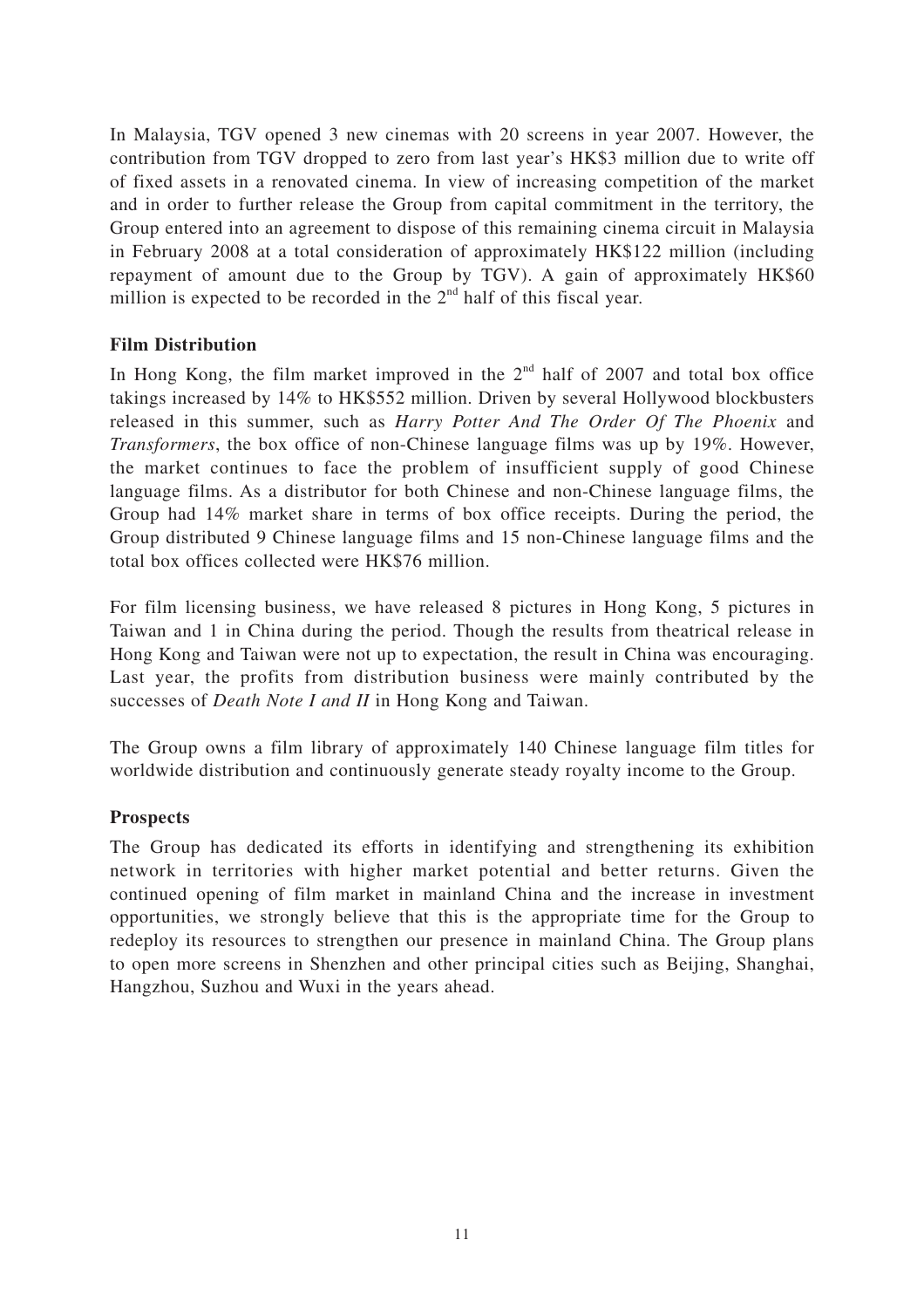### **Financial Resources and Liquidity**

As at 31 December 2007, the Group's cash balance amounted to HK\$168 million and the net current assets was HK\$62 million after deducting the convertible notes of HK\$123 million which is due to be repaid in the next 12 months if they are not converted into shares of the Company. During the financial period, the Group repaid bank borrowings of HK\$14 million. At the balance sheet date, our gearing ratio, calculated on the basis of external borrowings (including the convertible notes) over total assets, was lowered to 16% (30 June 2007: 21%). As at 31 December 2007, the aggregate amount of the Group's bank borrowings and the convertible note was HK\$153 million. The Group had no contingent liabilities as of 31 December 2007 (30 June 2007: nil).

The Group's assets and liabilities are principally denominated in Hong Kong dollars except for certain assets and liabilities associated with the investments in mainland China, Taiwan, Singapore and Malaysia. Management has assessed the exchange risk exposures in these territories from time to time. Since the exchange rates of these currencies have been either relatively stable or favorable to the Group for the past two years, no hedging of foreign currencies was carried out during the year. The directors will continue to assess the exchange risk exposures, and will consider possible hedging measures in order to minimise the risk at reasonable cost.

Subsequent to the period-end, the Group is expected to receive proceeds of approximately HK\$122 million (including repayment of amount due to the Group by TGV) upon completion of the disposal of TGV. The Group intends to apply the net proceeds for investments in new businesses, expansion of existing businesses and general working capital

### **Employees and Remuneration Policies**

As at 31 December 2007, the Group had 282 (as at 30 June 2007: 264) full time employees. The Group remunerates its employees largely based on industry practice. In addition to salaries, commissions and discretionary bonuses, share options are granted to certain employees based on individual merit. The Group also operates a defined contribution retirement benefits scheme under the Mandatory Provident Fund Schemes Ordinance and as at the balance sheet, there was no forfeited contribution arising from employees leaving the retirement benefit scheme.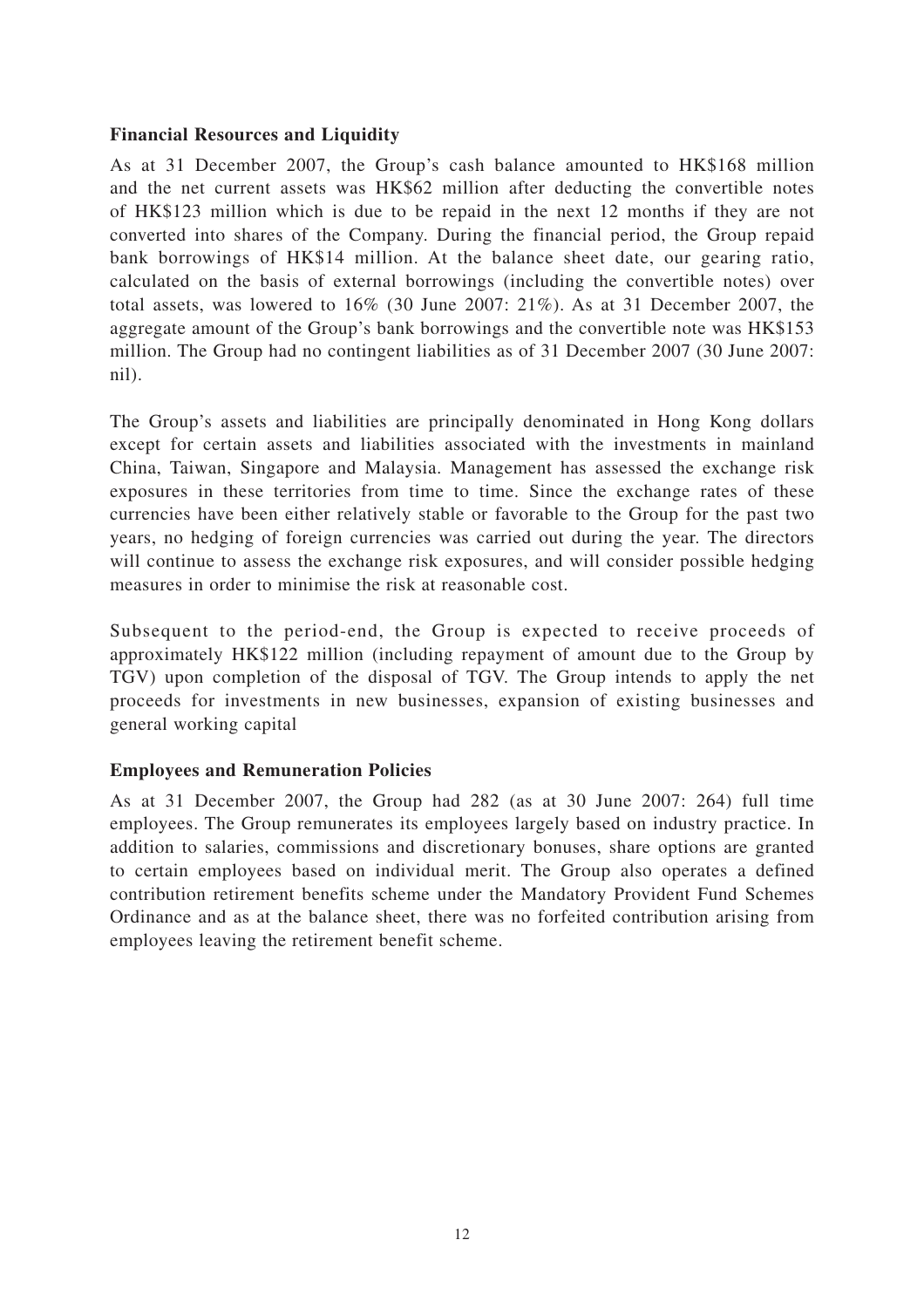# **PURCHASE, SALE OR REDEMPTION OF LISTED SHARES**

During the six months ended 31 December 2007, the Company has repurchased its own shares on The Stock Exchange of Hong Kong Limited (the "Stock Exchange"), details of which are as follows:

| <b>Month/Year</b> | Number of shares<br>repurchased | <b>Highest price</b><br>per share<br>HK\$ | Lowest price<br>per share<br>HK\$ | Aggregate<br>consideration<br>(excluding expenses)<br>HK\$ |
|-------------------|---------------------------------|-------------------------------------------|-----------------------------------|------------------------------------------------------------|
| <b>July 2007</b>  | 628,000                         | 3.40                                      | 3.24                              | 2,064,020                                                  |
| August 2007       | 615,000                         | 3.30                                      | 2.90                              | 1,937,770                                                  |
| September 2007    | 270,000                         | 3.00                                      | 2.92                              | 801,930                                                    |
|                   | 1,513,000                       |                                           |                                   | 4,803,720                                                  |

The shares repurchased during the period ended 31 December 2007 were cancelled upon repurchase and accordingly, the issued share capital of the Company was diminished by the nominal value thereof. The premium payable on repurchase was charged against the share premium account of the Company.

Save as disclosed above, neither the Company nor any of its subsidiaries purchased, sold or redeemed any of the Company's listed securities during the period.

### **REVIEW BY AUDIT COMMITTEE**

The audit committee of the Company has reviewed with the management, the accounting principles and practices adopted by the Group and discussed financial reporting matters including a review of the Group's interim financial statements for the six months ended 31 December 2007.

### **CODE ON CORPORATE GOVERNANCE PRACTICES**

Save and except the following deviations from the code provisions set out in the Code on Corporate Governance Practices (the "CG Practices") as contained in Appendix 14 to the Listing Rules, the Company had, throughout the period for the six months ended 31 December 2007, complied with the CG Practices.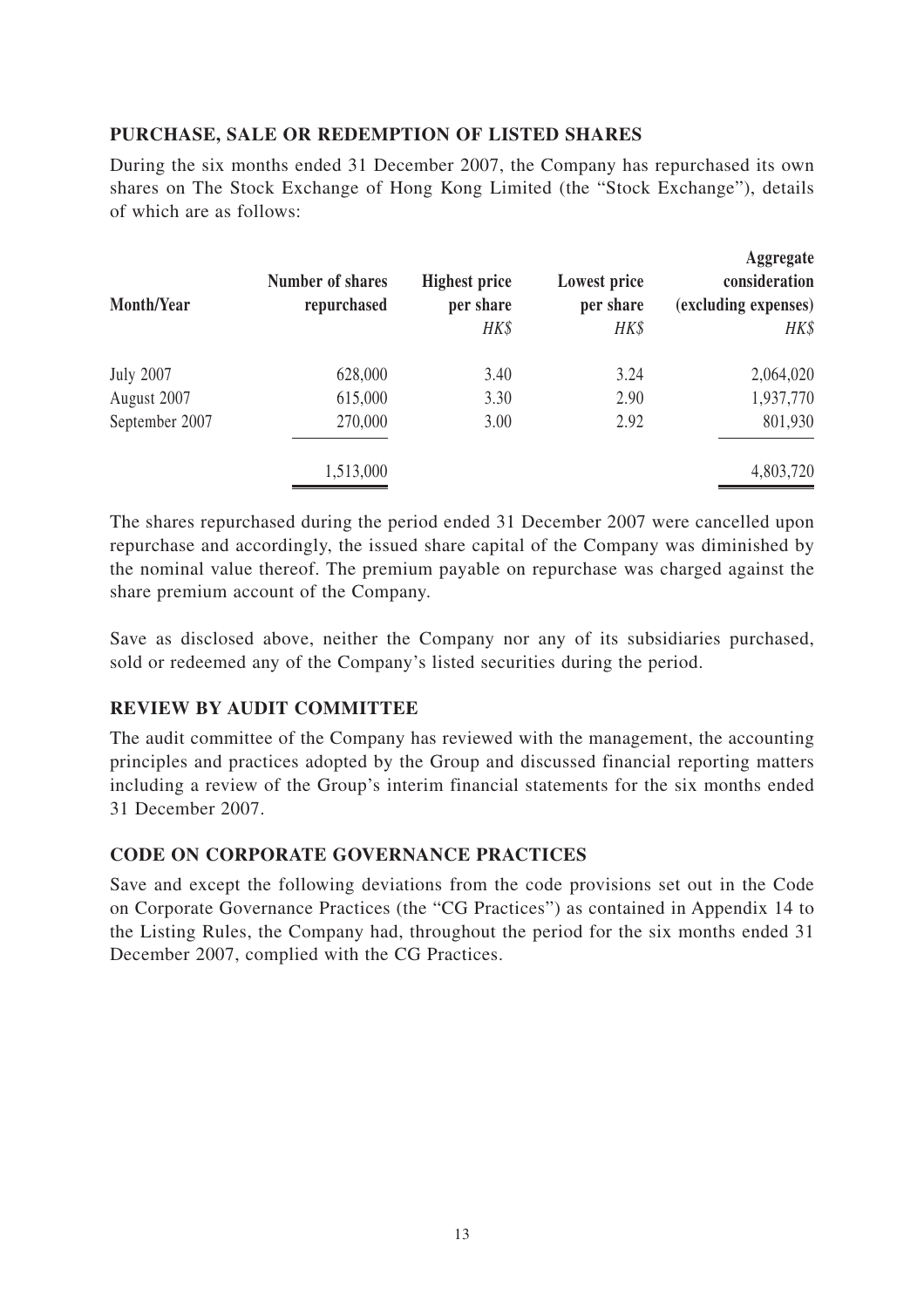### **Code provisions set out in the CG Practices**

A.2.1 The roles of chairman and chief executive officer should be separate and should not be performed by the same individual. The division of responsibilities between the chairman and chief executive officer should be clearly established and set out in writing.

A.3 The board should have a balance of skills and experience appropriate for the requirements of the business of the issuer. The board should ensure that changes to its composition can be managed without undue disruption. The board should include a balanced composition of executive and non-executive directors (including independent non-executive directors) so that there is a strong independent element on the board, which can effectively exercise independent judgement. Non-executive directors should be of sufficient calibre and number for their views to carry weight.

### **Deviations and reasons for such deviations**

Mr. Wu Kebo, the chairman and executive director of the Company, was appointed as the acting managing director of the Company with effect from 21 December 2007.

The Board considers that as Mr. Wu Kebo has experience in acting in a leading and managing role in media and entertainment businesses, it is in the interests of the Company for Mr. Wu Kebo to act as the acting managing director of the Company pending the appointment of a new managing director to ensure continuity.

The Board will in due course appoint a separate individual with appropriate qualifications to act as the chief executive officer of the Company.

Pursuant to note 1 of A.3 of the CG Practices and as required by Rule 3.10 of the Listing Rules, every board of directors must include at least 3 independent non-executive directors. Due to the resignation of Mr. Paul Ma Kah Woh as an independent non-executive director of the Company on 24 December 2007, the total number of independent non-executive directors of the Company falls below the minimum number as required under Rule 3.10 of the Listing Rules.

Mr. Leung Man Kit has been appointed as an independent non-executive director of the Company with effect from 11 February 2008 so that the requirement as to the minimum number of independent nonexecutive directors of the Company under note 1 of A.3 of the CG Practices and Rule 3.10 of the Listing Rules is fulfilled.